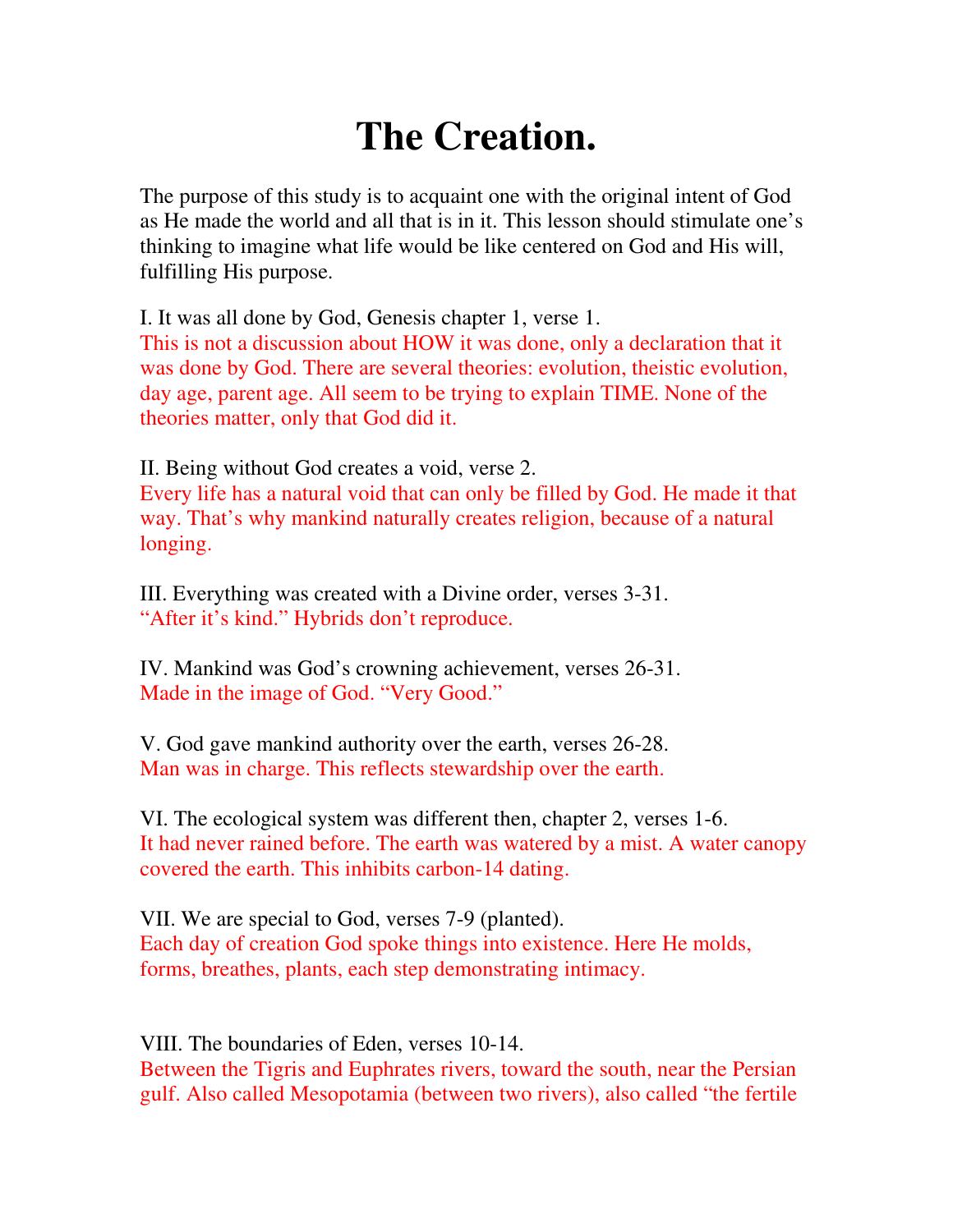crescent (where life began). The second most mentioned area in the Bible next to Israel.

IX. God ordained work. It was not "labor" verse 15. One man's work is another man's hobby.

X. God's only requirement, "obedience" verses 16-17. Only one requirement was given to mankind, obey. Since a relationship is the aim, a choice must be given. Therefore God asked man only to obey. Thus man is allowed to "chose" a relationship with God.

XI. It's all about relationships, verses 18-25.

A. With God, verses 16-17.

God wants us to choose this relationship. It is an awesome way to live, dependent on God.

B. With the earth, verses 19-20.

Our relationship with the earth is in question. We haven't done well with our responsibility.

C. With each other, 21-25.

God wants us to be at peace with each other and enjoy the natural giftings and talents of one another as we fit into the ultimate family of God. Unfortunately, we haven't done well in our relationships with each other. We seem to always be warring with each other.

D. With ourselves, no "shame" verse 25.

Imagine life at perfect peace with our selves. No baggage to inhibit and encumber our minds. "Peace" is probably the quest of every person on the planet.

Remember the words:

 RELATIONSHIPS **CHOICE OBEDIENCE**